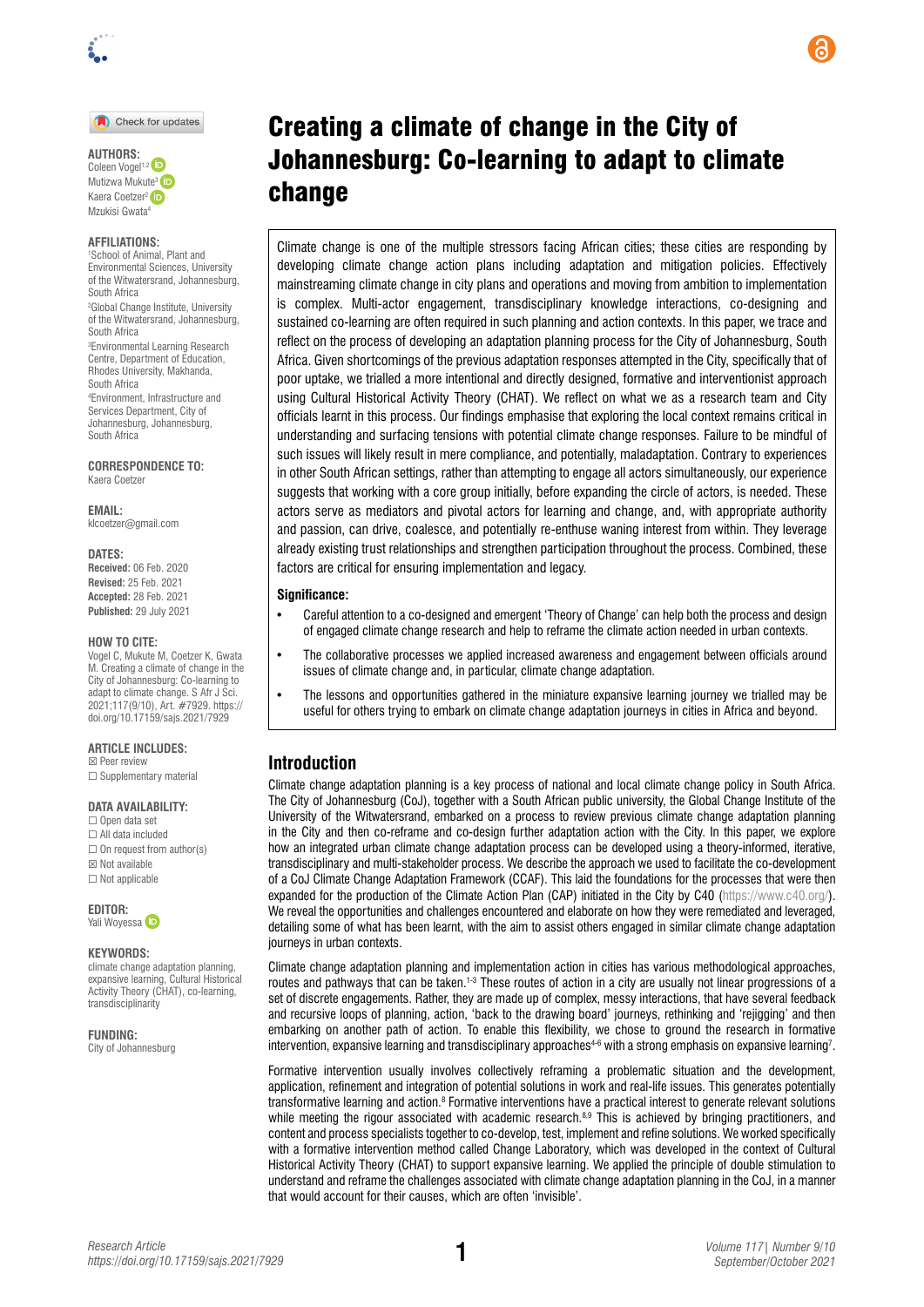

# **The City of Johannesburg's adaptation journey**

### *Urban climate change adaptation in the City*

Building robust climate change response is recognised as a critical component of strengthening the capacity of '… urban areas to face sudden as well as slow-moving risks'<sup>10(p.39)</sup>. The CoJ is a large metropolitan entity – the largest metropolitan municipality in South Africa, with an estimated population of around 5.74 million people.<sup>11</sup> Unemployment and youth unemployment in particular are high (32.7% and over 40%, respectively)<sup>11</sup> and contribute to a range of well-being challenges in the City. Details of the challenges (both economic and social amongst others) can be found in the City's Integrated Development Plan.<sup>11</sup> Rather than resorting to a technical review that focused on climate modelling and impacts and vulnerability assessments, we tried to situate ourselves *in the local context* of the City. In doing so, we were able to collaboratively explore some of the key multiple stresses which the CoJ faces (e.g. Bohle et al.<sup>12</sup>, Cutter et al.<sup>13,14</sup>) and surface what it may take for the City and residents to better withstand future stresses that may be aggravated by climate variability and change.15 Mindful of the various challenges the City faces, we grounded our research in the realities of the city actors (following Friend et al.<sup>16</sup>) and in the spaces that could potentially allow for transformative and integrated change (as in Mokwena<sup>17</sup>), particularly when linked to adapting to climate change.

Although the City had begun its climate change adaptation efforts in 2009, when a Climate Change Adaptation Plan (hereafter, '2009 CCA Plan') was developed, several challenges prevented it being mainstreamed into the City planning processes and everyday activities. Challenges included the lack of an integrated conceptual framework and approach which was needed to deal with the interlinked economic and socio-ecological issues of climate change impacts. The City also experienced difficulties integrating adaptation and mitigation, long-term and pressing short-term City needs, and encouraging ecosystem-based and hard infrastructure solutions into daily activities and long-term plans.<sup>18</sup> Most notable, however, were challenges associated with the aim to 'mainstream' all climate actions across all the City's departments and spatial areas. The absence of a clearly articulated, overarching climate change policy, in which the plan could be anchored, and the lack of clear financial and other incentives to support implementation are several issues that will be expanded on in this paper, which also further exacerbated the challenge of establishing an effective climate change adaptation plan in the City.

Such challenges are not, however, unique to the CoJ and have been explored, probed and investigated elsewhere in South Africa. In eThekwini (Durban) for example, the development of the Durban Climate Change Strategy and Climate Action Plan argues for the importance of a participatory and people-centred process – involving different departments, city residents, community groups, climate organisations, civil society groups and business.3 Working in the City of Cape Town and reflecting on their engagement processes, Scott et al.<sup>19(p.18)</sup> cite Chu et al.<sup>20</sup> and Ziervogel and Parnell<sup>21</sup> who state that:

> *While adaptation outcomes are important, they need to be supported by adaptation as a process that builds capacity of different groups to adapt in different ways… These processes require time and expertise …* (emphasis added)*.*

Complex governance and power relations<sup>2,22</sup>, in various siloed departments in cities, also can work against integrative, systemic approaches for climate change adaptation planning15,19,21,23-25.

In the CoJ, notwithstanding these challenges, various efforts over time have been made to begin planning for a broad climate change set of efforts, including a range of 'plans' linked to energy, water and disaster risk reduction, with few gaining any traction.26 The CoJ, for a variety of reasons, has also been relying heavily on outside consultants to write their plans. Despite some value in this approach, the route we tried to pursue was a more engaged consultation process starting with people resident in departments within the City. More recently, the active engagement of C40 with an embedded person inside the City, builds on the work we helped initiate. This further influences the ways in which the

City is now planning for climate change.26 For example, the Environment and Infrastructure Services Department (EISD), C40, and various actors, have now crafted and designed a Climate Action Plan (hereafter CAP) which was officially launched in June 2021.

# **Methodological approach**

Having been invited to engage to assist the City with adaptation planning, we proceeded to meet on several occasions with representatives from the EISD, the department responsible for climate change, to co-design a plan of action. The co-engagements between the City and the University research team were also enabled by a memorandum of understanding that had been signed between the City and the wider University. The combined research team of the City and University research team agreed on the research approach and ultimate goals of the adaptation planning and engagement strategy which extended over several months of the initial stage of the research. Ethical clearance was obtained from the University of the Witwatersrand's Human Research Ethics Committee to undertake this research (Certificate: H16/06/41) and a protocol obtained was updated to ensure ongoing research relevant to this work.

The research team consisted of five researchers, including an honour's student and an external facilitator who had nearly a decade of experience in working with CHAT-informed formative interventions and expansive learning in southern Africa. The team from the University was also supported by the Head of the EISD, her deputy and the lead for climate change adaptation in the City. Over the course of the research (a period of 3 years to date and still ongoing), the team was supported by interns (an embedded researcher) who also worked in the EISD. The interns were all previously trained by the University research team.

### *Using the CHAT formative intervention*

The central focus in the engaged work that the collective team has been doing in the City is anchored in expansive learning involving the City and the research team. In trying to overcome the challenge of poor uptake and mainstreaming of climate change action in CoJ, this research trialled a more intentional, directly co-designed, formative and interventionist approach developed in CHAT. In CHAT-informed studies, the research team acts as a deliberate interventionist, creating an environment that allows practitioners to surface and critique their current activity based on its historical development and associated historically evolving contradictions. This provides methodological guidance for the creation of new practices through major redesign of the activity system.<sup>7,27,28</sup>

In CHAT, the basic unit of analysis that provides the minimal meaningful context for understanding human action is the *object-oriented activity*  system, which is heterogeneous and multi-voiced.<sup>29,30</sup> An activity system is composed of different elements that interact and are driven by an object to produce something with societal value. The object is the issue that drives the activity system, giving it purpose.31 Activity systems are dynamic in themselves and interact with other activity systems.32 The elements of a contextualised second-generation activity system are illustrated in Figure 1.

Formative intervention results are emergent and not predetermined, similar to other transdisciplinary approaches.<sup>4-6,31</sup> The Change Laboratory method we used was preceded by the review of the 2009 CCA Plan and interviews with CoJ personnel to identify challenges in the Plan and in its implementation. Such approaches have been used to guide formative intervention research in different parts of the world and workplaces, including in southern Africa (e.g. Lotz-Sisitka et al.<sup>33</sup> and Mukute<sup>34</sup>).

Change laboratories are both a place and a process where practitioners, process specialists such as CHAT scholars, and content specialists such as climate scientists and adaptation experts, together with practitioners in the City (engineers, planners and other practitioners) meet to analyse historically emerging matters of concern around an activity or practice, identify contradictions and jointly reframe the concern and develop model solutions to address it.<sup>9,35,36</sup> Contradictions are viewed as 'historically accumulating structural tensions within and between activity systems<sup>'37(p.137)</sup> and manifest themselves in conflict of motives among participants in an activity or in interacting activities<sup>36</sup>.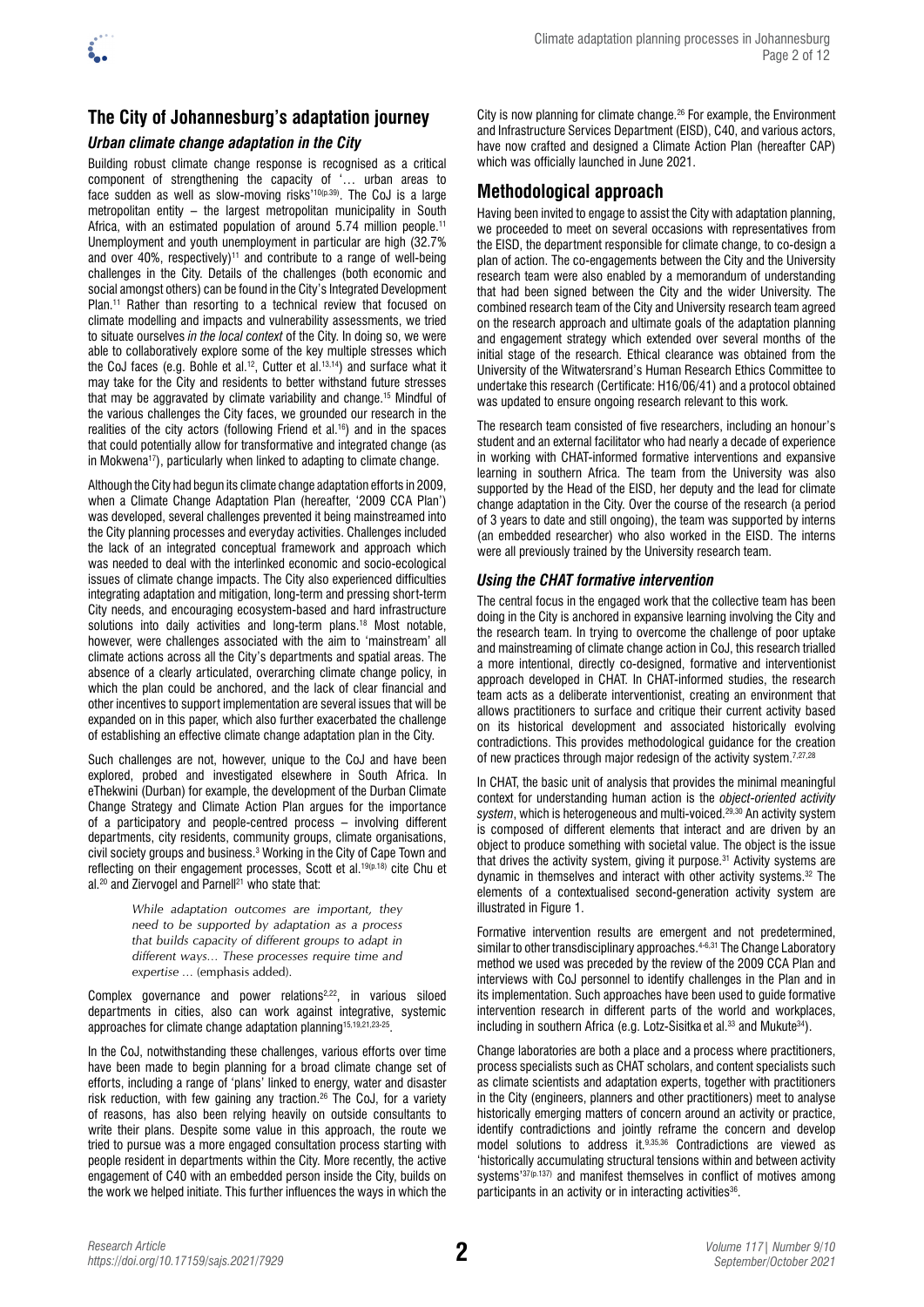

Figure 1: Elements of a contextualised second-generation activity system (adapted with permission from Engeström<sup>7</sup>).

The surfacing of different motives is intended to result in the development and implementation of solutions that will eventually transform work practices, relationships, objects and outcomes.38 These transformations are achieved through applying the principle of double stimulation.36 Double stimulation is a generative and intentional quest for change in which actors, such as organisations and people, deliberately break out of conflicting situations through joint problem-solving.39 Double stimulation is an inherent and ongoing part of the process of expansive learning, which includes the following iteration:

- Questioning and analysing current activities and organisations, thereby identifying problematic matters of concern, which serve as the *first stimulus* for action;
- Identifying and using a concept that helps to reframe the problem and produce solution hypotheses is called a *second stimulus;*
- Identifying conflicts of motive and aspirations of multi-actors with a stake in the process and making choices and decisions that address the conflicts; and
- Taking volitional actions, i.e. making a deliberate decision to control one's behaviour and implementing the decision to break away from established constraints to implement the jointly agreed solutions.39-42

Change laboratories are relevant to tackling issues of climate change governance for at least three reasons:

- 1. They allow for the voices of different actors to be heard and considered in decision-making (at the very outset of any intervention), which is important from the perspective of democracy, agency and transformation.
- 2. Although individual viewpoints may remain different, the process of surfacing the variable understandings, motives and frames of reference has been found by Culwick et al.<sup>43</sup>, in their work with CityLab forums, to lead to 'catalytic spaces of knowledge co-production'43(p.13). In CHAT, the surfacing of these diverse understandings acts as sources of change, innovation and development of new solutions. 9,28
- 3. Change laboratories also draw on the distributed knowledge, experience and interests of the different actors – practitioners and specialists – in problem analysis and the development of potential solutions.38,43
- 4. They emphasise transdisciplinarity of the climate change problemspace (i.e. across disciplines, sectors and regions). This is

essential given the nature of climate change and climate change impacts, where objective scientific knowledge alone cannot account for the governance and/or social realities of 'what is happening on the ground'44.

However, they do require considerable research and preparation before they are held; ongoing questioning and reflection between consecutive Change Laboratory sessions; time to develop mutual trust between the process researchers, practitioners and content specialists; time for collective learning, innovation and planning; time for implementing reviewing and refining solutions; time to change ways of doing things; and careful attention to issues of transformation learning and agency throughout the intervention research process.<sup>34</sup>

### *The City of Johannesburg as an activity system*

We framed the minimum activity system as the CoJ (Figure 2). In this regard, CoJ can be viewed as an activity system that produces an assortment of goods and services for its residents, including water, housing, energy, human health and protection from the effects of climate change. CoJ also interacts with other activity systems such as the corporate sector, and the Gauteng provincial and South African national governments; activity systems thus do not exist in isolation.

The *object* carries the motive force of the CoJ activity system, in this instance, climate change and its impacts. The City's departments, that should operate as a collective but often do not, are responsible for addressing the impacts of climate change on the City's stakeholders through division of labour and the use of human, conceptual and material tools, and are guided by *rules* (policies regulations, conventions and standards). These rules mediate the relationship between the City and its stakeholders, determining how the City addresses climate change. Yet different departments have different perspectives on climate change and its impact (i.e. 'multi-voicedness'). Given this, the creation of a shared object between the City departments, i.e. where there is a jointly constructed understanding, is needed to support innovation in the climate action planning and climate change adaptation problem-space (after Kerosuo et al.45).

The City of Johannesburg's object can be viewed as a moving target for the City's adaptation response, and is unlikely to be reduced to and resolved in the short-term.46 Instead, through the identification, development, refinement and application of *tools* of good and emergent climate change practice and policy, and supported through salient, credible and legitimate knowledge of both the urban and climate system47,48, it may be transformed into the *outcome* of improved adaptive capacity to climate change over a long period46.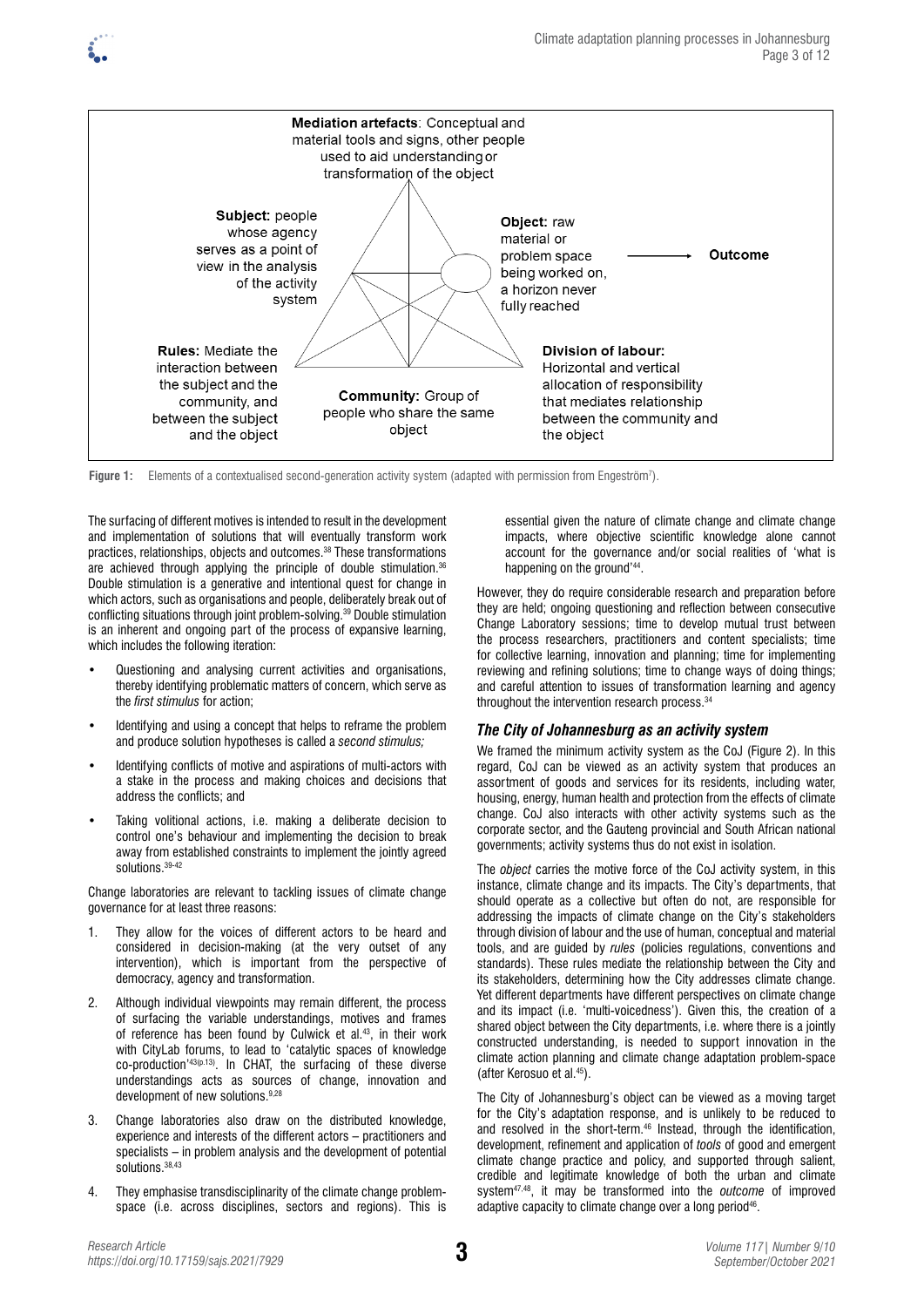



**Figure 2:** Activity system applied to the City of Johannesburg.

### *Sequence of the research steps*

Our engagements with the CoJ were based on an expansive learning process and associated with four epistemic learning actions – *Questioning, Analysis, Modelling* and *Examining the new Model* (Figure 3, actions 5–7 still ongoing in the City) – which is typical of formative intervention research and a CHAT approach. The expansive learning cycle also, as outlined above, involves repeated cycles of applying the principle of double stimulation with first and second stimuli. The first stimulus is identified during the 'Questioning' and 'Analysis' Epistemic Actions 1 and 2, while the second stimulus is identified and used for the 'Modelling the solution' and 'Examining the Model', Epistemic Actions 3 and 4. These stimuli are subsequently used to identify, understand and refine the model solution in practice in the subsequent steps; and might result in the development and use of new solutions in an iterative process of review and analysis, solution development, implementation, review and refinement as the expansive learning process progresses.

Engeström, however, emphasises that the 'occurrence of a full-fledged expansive cycle is not common'49(p.385). Instead, the expansive learning cycle more typically consists of smaller cycles of innovative learning (i.e. '*miniature expansive learning'*), which as an *iterative collective* can support overall organisational transformation in time. In this manner, and as we detail here, the expansive learning cycle (Figure 3) and its epistemic actions (Figure 4) provide the framework for analysing the smaller-scale miniature innovative learning processes we describe<sup>49</sup> and support by our continued relationship with the City.

During *Epistemic Action 1*, the '*Questioning*' phase, the research team conducted a document review of the original 2009 Climate Change Adaptation Plan (Table 1). The results of this review were presented to the CoJ as a first Change Laboratory (*n*=27), attended by representatives of EISD, Development Planning, Johannesburg Water, Environmental Health Department, Johannesburg Road Agency, Johannesburg Development Agency, Transport Department, and the Housing Department. This first Change Laboratory provided the forum for a discussion of the review process with the aim being to 'mirror' back, validate findings and further explore what the team had gathered about the City, planning processes and policies and co-design next steps in the adaptation planning process. After reflection from the Change Laboratory session, and keen to follow up on issues and 'matters of concern' that had been raised in the Change Lab session, attention then turned to undertaking smaller engagements.

A series of subsequent interviews with Development Planning, Spatial Planning and various members of EISD also enabled further engagement for probing identified issues further  $(n=7)$ . These smaller meetings enabled the research team to engage more directly with City officials in a more intimate meeting setting and allowed us to better understand matters of concern that had been raised.

The research team also undertook a second document review of relevant CoJ documentation, including the Integrated Development Plans, Climate Change Strategic Framework and EISD's Climate Change Activation and Engagement Strategy.

At a second Change Laboratory with a group of an estimated *n*≥15 participants *(Epistemic Action 2*: *'Presentation of findings, their validation and analysis'),* the results of the first Change Laboratory, interviews, and document review were confirmed, clustered and analysed for explanations by City departments. These first two learning actions ('Questioning' and 'Analysis') enabled co-determining why the original 2009 adaptation plan found no traction with City officials.

In *Epistemic Actions 3 and 4 ('Modelling'* and *'Examining the Model'*), a CoJ Climate Change Adaptation Framework (CCAF) was co-developed in various smaller Change Laboratory sessions – with an average of between 2 and 6 participants. Different departments responsible for the identified issues were tasked with reframing challenges and identifying potential short-term, medium-term and long-term adaptation actions and solutions to resolve them (*Epistemic Action 3: 'Modelling Solutions'*). These were incorporated and developed into a first-order draft of the CoJ CCAF. The development of this draft specifically sought to enhance and resource the process, conceptual and design limitations of the original 2009 CCA Plan.

The process of examining and improving the first-order draft CCAF (i.e. the 'model solution') took place at three levels, within and outside the CoJ (*Epistemic Action 4: Examining and Improving the Modelled Solution*). Firstly, we obtained and incorporated input from departments that had not been able to attend either of the Change Laboratories via interviews and consultations. The second level occurred through subsequent input from the interventionist researchers. Once the second-order draft CCAF was completed it was then presented to various technical and political committees in the City for wider endorsement.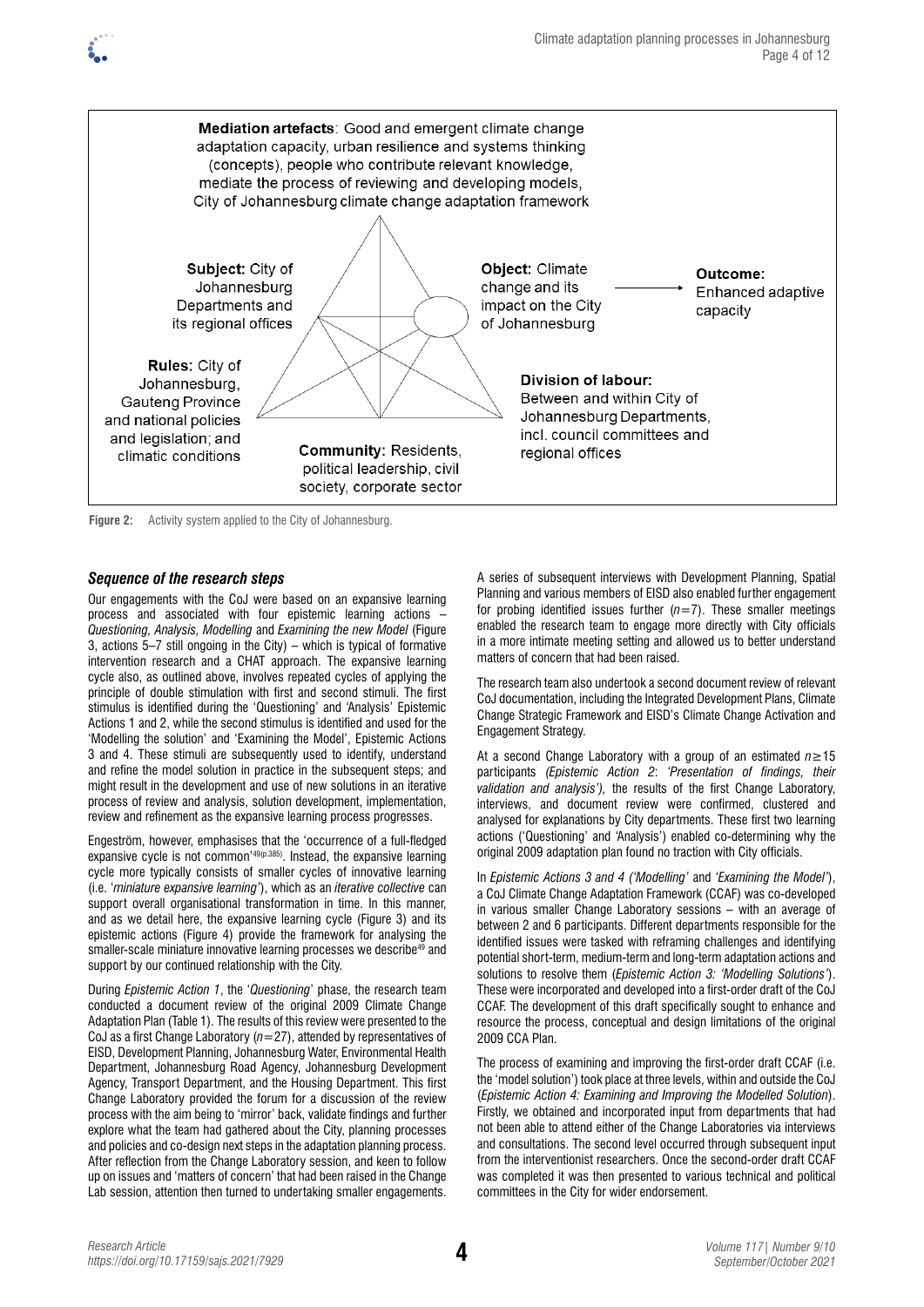







**Figure 4:** Research sequence of epistemic actions in the development of the City of Johannesburg's (CoJ) Climate Adaptation Framework (CCAF) including the action steps and methods used. The second Change Laboratory had more than 15 participants present (*n*=15–20), but participants arrived/ left periodically due to other work-related obligations, with  $n=15$  present for the full duration. CCAP = Climate Change Adaptation Plan; IDP = Integrated Development Plans; CCSF = Climate Change Strategic Framework; CCA&ES = EISD's Climate Change Activation and Engagement Strategy.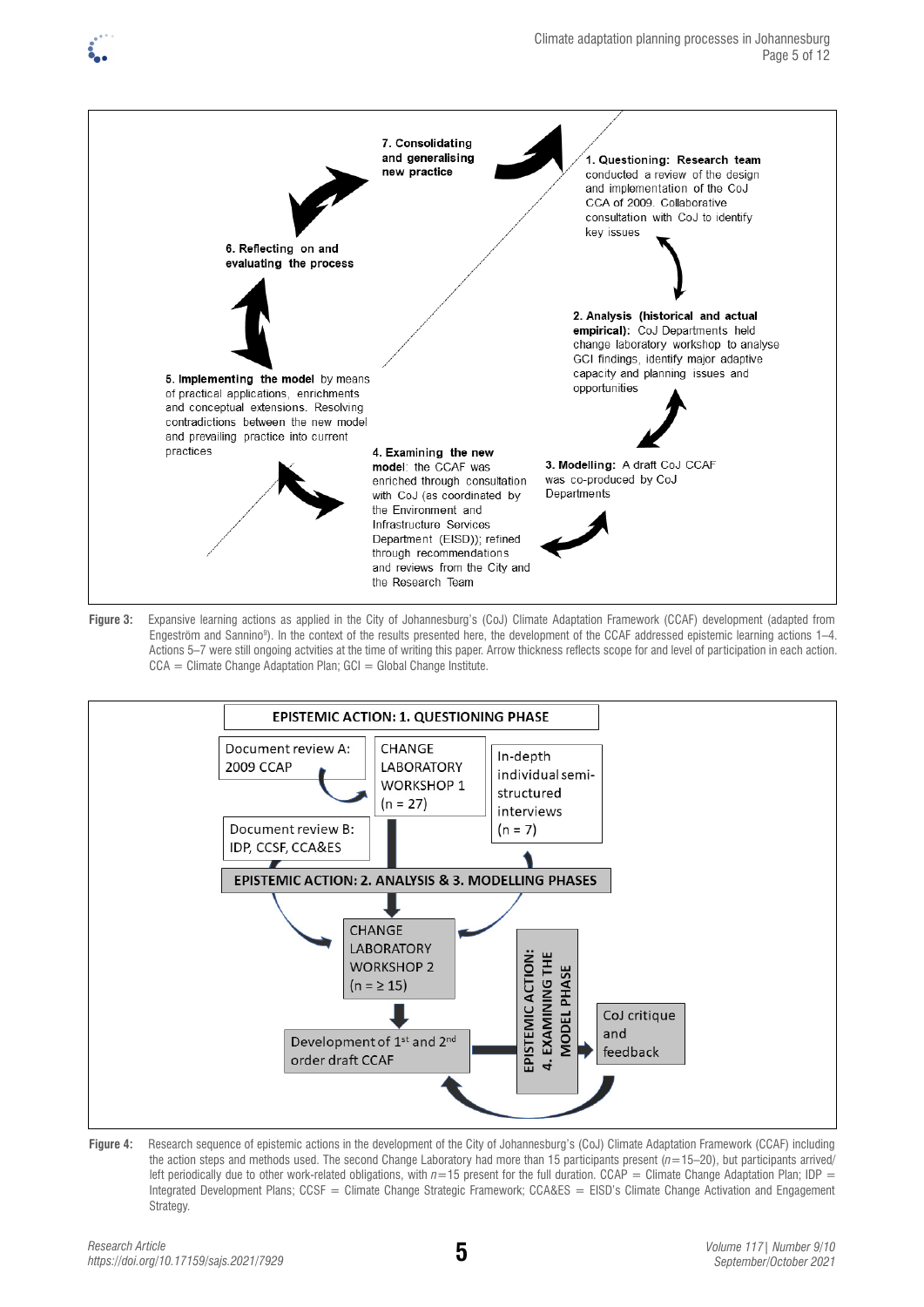

The document served before the Technical Sustainable Services Cluster meeting (a meeting of technical practitioners from EISD, City Power (Electricity Utility), Pikitup (Waste Management), Joburg Water, and Housing), and at the Mayoral and Section 79 Committees thereafter. The Mayoral Committee is chaired by the mayor and consists of all Members of the Mayoral Committee. Section 79 is a standing committee composed of various political parties and plays an oversight role, e.g. ensuring that departments use their budgets effectively. The Framework was well received at both Mayoral and Section 79 committees. These processes were key to follow and helped not only to ensure wider collective buy-in in the City, but also in expanding the learning in the City and enabling dialogues.

# **Results**

A number of lessons and challenges have emerged through this climate change adaptation journey, several of which may have relevance and use for others embarking on similar processes in Cities. These are discussed below.

### *Epistemic Action 1: Questioning*

The review process identified several matters of concern, surfacing tensions and contradictions between *short-term quick wins* and *longterm strategic* achievements.18 Examples of such issues included *green issues* (biodiversity concerns) and *brown issues* (basic services for sanitation); *coping strategies* and *resilience building*; *abundance of water* (flood risk) and *water scarcity* (drought) risk management; *mitigation* and *adaptation*; national and provincial climate strategies and city climate strategies; and *hard (technocratic approaches*) and *soft green responses* (e.g. wetlands). In several cases, these 'opposites' were often voiced as tensions and contradictions. In trying to ensure a green, sustainable City, for example, water management processes anchored on wetland behaviour and a wetland's ability to transform/ remove pollutants and increase infiltration and stormwater storage (e.g. Mander et al.<sup>50</sup> and Stefanakis<sup>51</sup>), were often seen to be at odds with the more traditional, 'hard' planning and technical city engineering design approaches (e.g. storm water drainage planning):

> *There are few integrated plans where all the activities of the City already underway (e.g., development of Sustainable Urban Drainage Systems in the Province and the City) are linked and connected to climate change adaptation planning in the City* (Interview respondent j)*.*

In addition, a number of historical challenges and structurally embedded tensions<sup>15</sup> emerged. These included climate change matters of *immediate concern* (including the urgent need for service delivery in the form of safe water and sanitation and energy provision, particularly in informal settlements) and the need for identifying the vulnerable (which usually are also the result of driving factors that are the result of historical imbalances but also the result of the incapacity to deliver in a City with a range of other competing demands) that all remain persistent challenges.

### *Epistemic Action 2: Presentation of findings, their validation and analysis*

Results from the various engagements with the City revealed and confirmed a number of emerging contradictions that again draw attention to issues of *process* being an essential part of designing planning in complex city contexts:

- 1. *Design:* the earlier 2009 CCA Plan was not linked to the Integrated Development Plan and Growth and Development Strategy, which occupy a higher place in the hierarchy of CoJ plans; and the councillors' and practitioners' Key Performance Indicators (KPIs), which matter in everyday work. The plan also did not have a learning, monitoring and evaluation component.
- 2. *Implementation:* The matters of concern that were identified in the present climate change processes described above were not dissimilar to those identified in 2009. CoJ's matters of concern,

linked to climate change and climate variability, were confirmed as being water, waste, heat waves, food security, urbanisation and governance, particularly as related to planning and service delivery in the City. The expansive learning process, undertaken at least 7 years after the first Plan was drafted, furthermore validated and confirmed these issues as persistent climate change risks in the City.

These reconceptualised, interconnected (what some now refer to as intersectionality, e.g. in the case of gender and climate change<sup>52</sup>), problems defined the *first stimulus* in our study. The *second stimulus* resulted in the emergence of several conceptual tools enabling further ongoing interrogation of the 'matters of concern' and the development of possible planning actions. Key amongst these were the need to focus on adaptive capacity skills and development enhancement in the City, trying to build system-wide resilient city planning and where possible to focus on engendering complexity thinking. The ways in which performance is rewarded in the City (through siloed, key performance targets) will also remain a key barrier to effective mainstreaming in the City. Several City officials noted that, while they recognise the urgency for climate change action and implementation, the lack of incentives to do so and their narrow KPIs mitigate against a more transversal and systems' approach being possible.

A number of other persistent 'matters of concern' faced by City departments as part of their day-to-day challenges also emerged from the smaller group targeted interviews (Figure 5), and those seen as specific barriers to operationalising climate change considerations surfaced (Figure 6). Observations, made by several people we interviewed, noted the following persistent matters of concern:

- the need for more coherence and co-ordination across departments and entities – 'there is no inter collaboration on climate change' (Interview respondent j);
- the need to have job 'score cards' flexible enough to allow for issues such as climate change to be addressed with ease – 'how we are being corporatised prevents us taking up climate change as a key issue' (Interview respondent x);
- 'need the regions, ward committees and the departments in Braamfontein to better align' (Interview respondent x):
- 'the huge pressures of service delivery that can obscure other efforts that may be developed' (Interview respondent x); and finally,
- the need to make climate change an 'all citizens issue' 'there is more outside of the City that lies in the hands of others e.g., business, civic engagement than just us officials inside the City' (Interview respondent x).

Through these various interactions, a shared climate change engagement that had not yet really emerged in the City began to emerge, with many colleagues acknowledging that the adaptation process which was set in motion through this work had enabled a joint understanding of 'each other's' departmental activities. In this respect, the Change Laboratory workshop processes and interviews offered a strong case for working with the expansive learning process. They allowed for the crafting of draft 'project management plans' whereby departments began to identify key concerns and to also begin to identify departments that could work together on such issues going forward. This modelling of possible solutions (i.e. departments identifying key priority actions with targeting of long-, medium- and short-term planning including identifying which City actors wanted to engage and work together) has begun to open up cross-sectoral and transversal learning processes that are still ongoing. As will be shown below, several of these engagements have enabled the compilation of the CAP where these early engagements had not gained policy traction.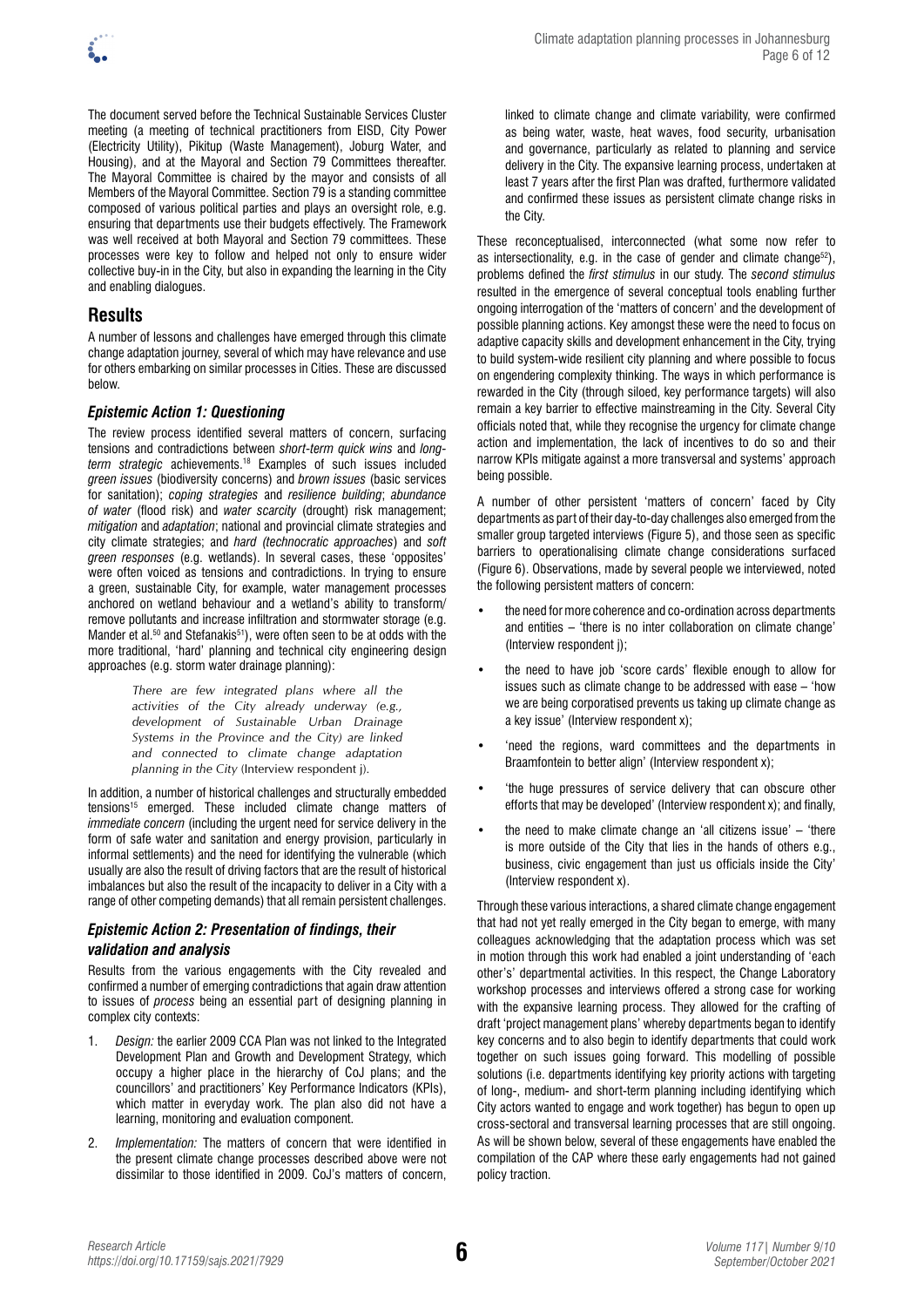

| Table 1: | Sequence and description of epistemic actions in the conceptualisation and development of the City of Johannesburg's (CoJ) Climate Change |  |
|----------|-------------------------------------------------------------------------------------------------------------------------------------------|--|
|          | Adaptation Framework (CCAF)                                                                                                               |  |

|                        | <b>Epistemic action</b>                                                                                                 | <b>Action step</b>                                                                                                      | <b>Description of epistemic action</b>                                                                                                                                                                                                                                                                                                                                                                                                                                                                                 | Result of epistemic action                                                                                                                                                        |
|------------------------|-------------------------------------------------------------------------------------------------------------------------|-------------------------------------------------------------------------------------------------------------------------|------------------------------------------------------------------------------------------------------------------------------------------------------------------------------------------------------------------------------------------------------------------------------------------------------------------------------------------------------------------------------------------------------------------------------------------------------------------------------------------------------------------------|-----------------------------------------------------------------------------------------------------------------------------------------------------------------------------------|
| QUESTIONING            | Epistemic Action 0: Preparatory -<br>organise the practitioners, content<br>and process specialists to work<br>together | Engaged a competent facilitator<br>with a sense of place (process<br>specialist)                                        | City of Johannesburg (CoJ) engaged a research<br>institute at a South African public University to<br>review the 2009 Climate Change Adaptation<br>Plan (CCAP) and facilitate the development of a<br>CCAF over a period of 1.5 years. The research<br>institute was selected for its technical capacity on<br>climate change and related responses, review and<br>planning methodological strength and for being<br>part and parcel' of the City.                                                                     | Partnership between CoJ (public<br>sector - as the practitioners) and<br>research institute (research - as the<br>content specialist on climate and<br>climate change adaptation) |
|                        | Epistemic Action 1: Collaborative<br>and inclusive identification of<br>matters of concern using multiple<br>methods    | Conducted an inclusive and<br>robust review of the 2009<br>CCAP                                                         | The review assessed how the plan was developed,<br>implemented, resourced and monitored. It was<br>further contextualised by assessing the CCAP in<br>relation to the CoJ and national priorities, best<br>practice and good examples of urban adaptation<br>planning and implementation in South Africa and<br>beyond. It utilised document analysis, literature<br>review and interviews with CoJ representatives.                                                                                                   | Identification of areas needing<br>improvement                                                                                                                                    |
|                        |                                                                                                                         | Held Change Laboratory 1 to<br>present and discuss findings of<br>the 2009 CCAP review                                  | CoJ organised a workshop in August 2016 at<br>which the review was presented by the research<br>institute. The Change Laboratory was attended<br>by 27 professionals and practitioners from<br>various CoJ regions and departments, namely:<br><b>Environment and Infrastructure Services</b><br>Department (EISD), Development Planning,<br>Johannesburg Water, Environmental Health<br>Department, Johannesburg Road Agency,<br>Johannesburg Development Agency, Transport<br>Department and the Housing Department. | Approval of the review<br>Identification of lessons learnt and<br>key issues<br>Establishment of an inter-departmental<br>Task Force to steer the process                         |
|                        |                                                                                                                         | Conducted future-oriented in-<br>depth interviews on key issues<br>and potential climate change<br>adaptation solutions | Seven in-depth interviews were conducted with<br>representatives from CoJ departments over a<br>period of 3 months in early 2017.                                                                                                                                                                                                                                                                                                                                                                                      | Identification of new and emerging<br>climate change related matters of<br>concern and opportunities                                                                              |
|                        |                                                                                                                         | Consulted recent studies on<br>community awareness and<br>concerns about climate change                                 | Studies that were reviewed included a number of<br>documents, but more recently: (i) the Integrated<br>Development Plans (IDP) 2017, (ii) Update on<br>the IDP process, (iii) Climate Change Strategic<br>Framework, 2015 and (iv) the Climate Change:<br>Activation & Engagement Strategy prepared for<br><b>EISD</b>                                                                                                                                                                                                 | Identification of climate change<br>awareness levels among urban<br>communities and their climate change<br>priority issues                                                       |
| <b>ALYSIS</b><br>₹     | Epistemic Action 2: Collaborative<br>problem analysis, elaboration and<br>prioritisation                                | Presented matters of concern<br>which were jointly analysed<br>and prioritised                                          | A synthesis of matters of concern was<br>presented and discussed at a second Change<br>Laboratory held on 2 June 2017, which was<br>attended by members of the Task Force/Steering<br>Committee, regional managers and staff from CoJ<br>departments. These matters were confirmed and<br>analysed for explanations.                                                                                                                                                                                                   | Joint validation and elaboration of<br>identified matters of concern<br>Collective prioritisation of matters of<br>concern<br>Identification of linkages between the<br>concerns  |
| <b>MODELLING</b>       | Epistemic Action 3: Co-development<br>of the CoJ CCAF                                                                   | Developed response strategies<br>and actions to address matters<br>of concern                                           | Interconnected issues were clustered together<br>and departments responsible for their tackling<br>and resolutions worked together to reframe the<br>challenges and develop strategies to address them.                                                                                                                                                                                                                                                                                                                | Identification of the focus of the CCAF<br>Consensus on the conceptual<br>framework(s) to work with<br>Outline of strategies to respond to<br>climate change impacts in CoJ       |
|                        |                                                                                                                         | Compiled the draft CoJ 2017<br><b>CCAF</b>                                                                              | The 2017 draft CCAF was developed by drawing<br>on the contributions and outputs of all the<br>preceding epistemic actions, which were based on<br>inputs from some of the CoJ stakeholder groups<br>and CoJ strategic documents.                                                                                                                                                                                                                                                                                      | Draft CCAF with direct input from CoJ<br>departments and indirect input from<br>other stakeholders                                                                                |
| EXAMINING THE<br>MODEL | Epistemic Action 4: Examining and<br>improving the CoJ CCAF                                                             | Presented and discussed the<br>draft CCAF with stakeholders<br>for their input                                          | The priorities and main strategies of the draft CCAF<br>were disseminated in face-to-face meetings with<br>stakeholders in July 2017. Stakeholders gave<br>feedback, which was incorporated in the final draft<br>2017 CCAF and also included into the Climate<br>Action Plan (CAP) C40 process.                                                                                                                                                                                                                       | Widening of stakeholder input and<br>increased potential for relevance and<br>co-ownership of the CCAF                                                                            |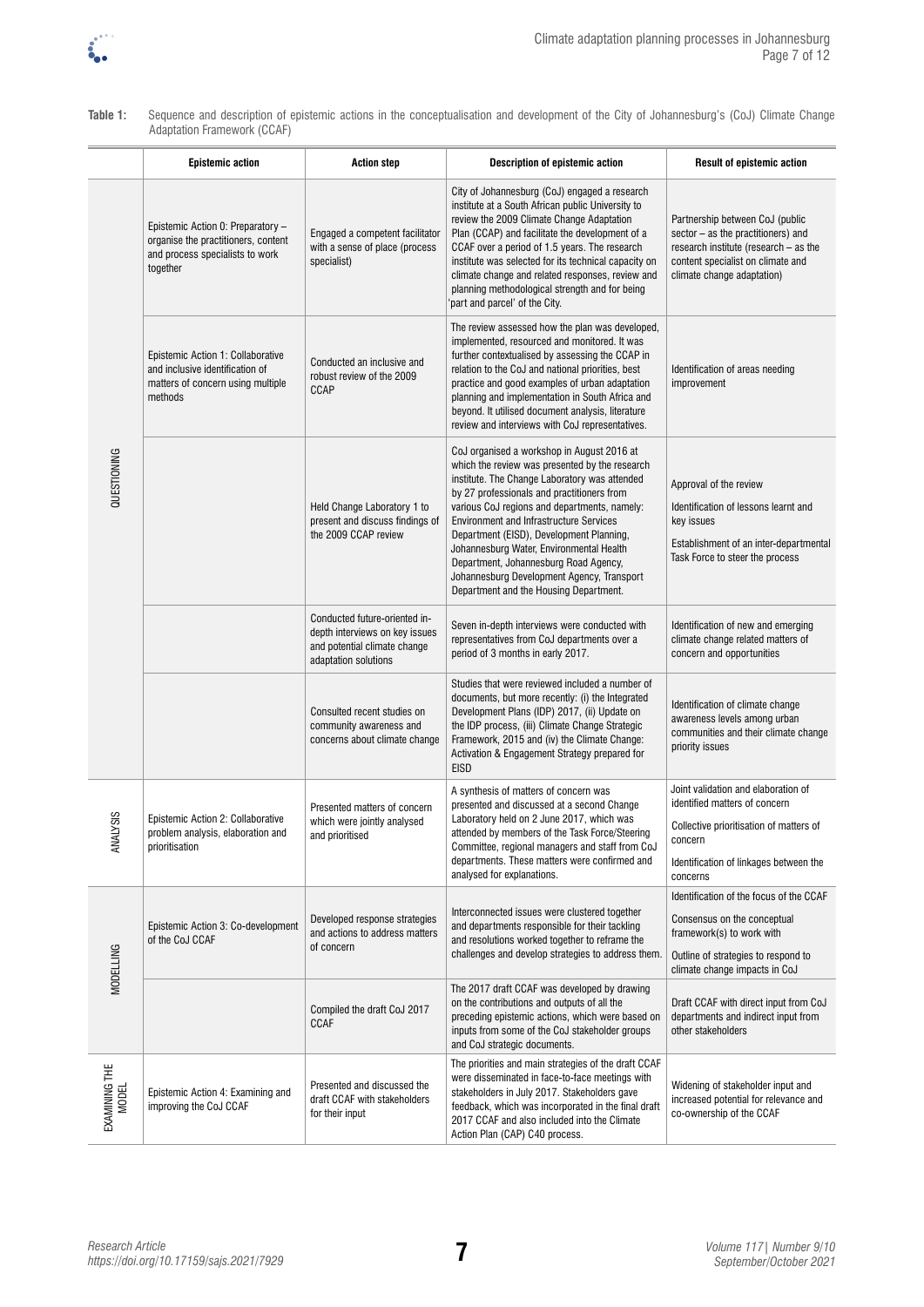





Figure 6: Emerging issues ('matters of concern') seen as potential barriers to operationalising climate change ('CC') in the City of Johannesburg's (CoJ) activities. Climate change related emerging Issues were thematically coded from individual one-on-one interviews conducted with representatives of different CoJ Departments (City Parks, Environment and Infrastructure Services Department, Development Planning, Disaster Management, Johannesburg Water, Environmental Health Department, Johannesburg Road Agency). Frequency is the aggregated count of themes that emerged from interview data across all departments.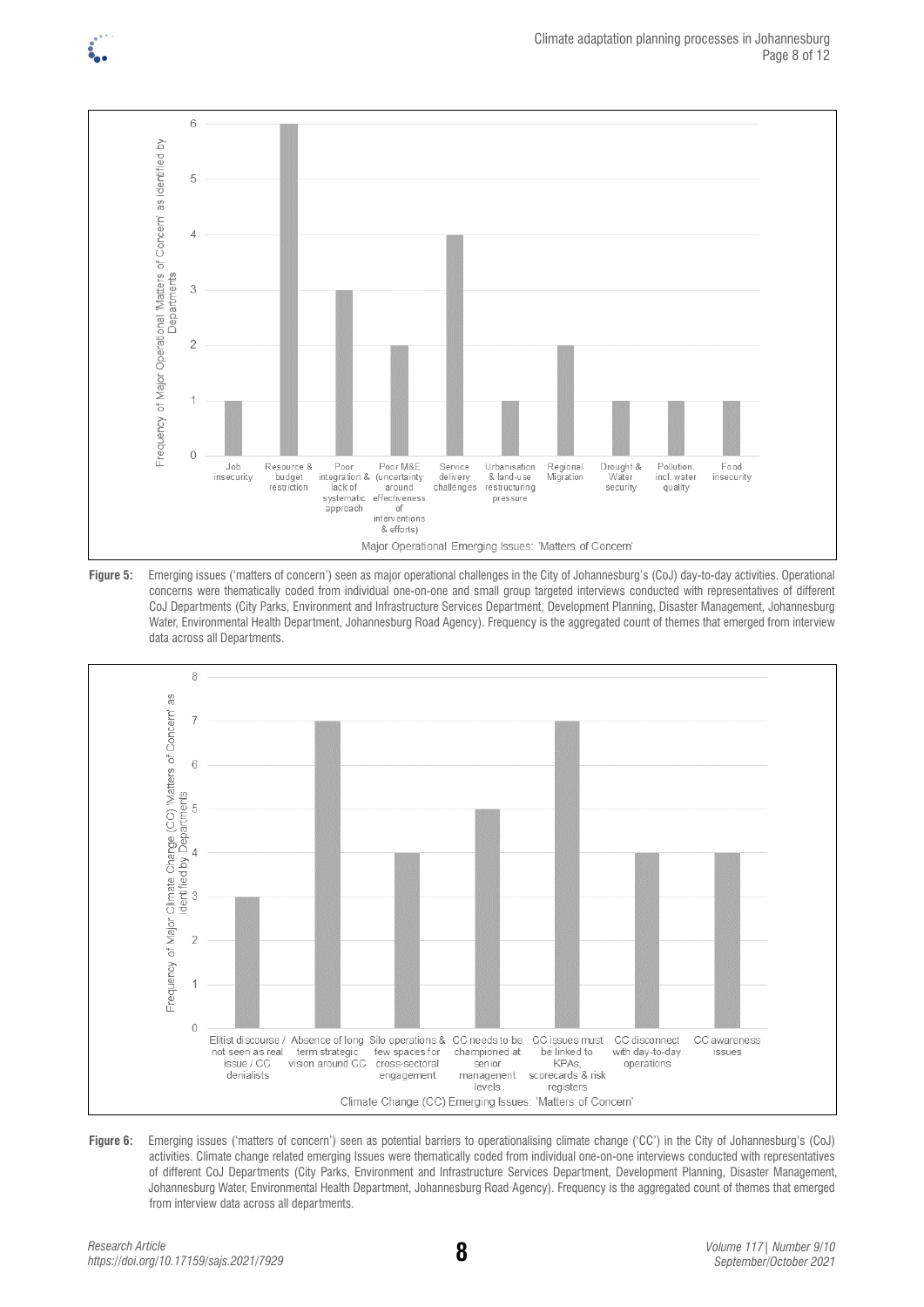

### *Epistemic Actions 3 and 4: Modelling solutions and improving the 'model' solutions*

The epistemic actions described above culminated in the production of the first draft CCAF. This was used as a document that could circulate through various forums in the City and receive comment and inputs, widening stakeholder input and increasing potential for relevance and co-ownership of climate change planning. In the final stages of this process of adaptation efforts in the CoJ, the City also embarked on the development of a CAP in collaboration with C40, that built on and included sections of the adaptation work described here, as well as climate change mitigation efforts.

The CAP, a mayoral agreement signed with other African City mayors all committed to a planning process and policy for climate change action, was published in March 2021. At the time of finalising this paper, the CAP had gone through the political process of approval (19 November 2020) including the approval of the draft CAP and the establishment of a Climate Action Forum going forward that will assist in reporting and the implementation of the CAP. The CAP will also be reviewed every 5 years. The Council still had to review the CAP at the time of finalising this paper (February 2021), but only a few months later, by 3 June 2021, it had been officially and publically launched.

The next steps, in which the research team has remained involved and actively engaged, include engagement with the youth and wider civic society so that climate change actions can be further designed and mainstreamed in the City and the 12 regions. The youth with whom the team has been engaging (details of which are being prepared for another publication) were able to have their inputs included directly in the CAP document – a major achievement for the youth cohorts engaged as well as the research team.

# **Discussion**

In conducting a learning-oriented climate change adaptation process, we aimed to work in a very complex setting, both politically and institutionally, but also as honest and humble brokers of climate change action. Since the time of the commencement of this research (late 2015, early 2016) we have attempted to have a very mindful and mutual learning journey and relationship with City officials and practitioners. This relationship has included being mindful of the complex tensions that comprise the 'local context' in the City, being able to collectively identify the 'matters of concern' in the City, and then examine how these could be linked and actioned with climate change efforts. Rather than address these in an item-by-item fashion, we reflect more holistically and reflexively on what has been learnt through a process of expansive learning in the City.

The journey, as illustrated in this paper, is a long, and often frustrating one, with several moments of both an *outward* (more academic and bureaucratic learning in the City, i.e. learning about their procedures and policies and also our own academic theoretical learnings) and then an *inward, personal journey (*of self-questioning and growth), both for the research team (including the City personnel) and the actors in the wider 'outside' City we met and worked with.

Some of the 'outward' academic learnings that are emerging from this intervention research and are still ongoing are discussed below.

*The main subjects of an activity system may serve as an important entry point of formative intervention.* In complex activity systems such as urban Johannesburg, where there are many stakeholders including residents, councillors, the business community and civil society, it is not feasible to engage all the actors simultaneously. The City's original 2009 climate adaptation efforts lacked the participation of key stakeholder groups, including City departments, residents and the business community in issue identification. It was considered a notable limitation of the initial approach – perhaps as a result of the difficulties in engaging effectively with this diverse actor network.

However, our experience suggests that leverage can be achieved through working with a *core group of people first, i.e. key actors, before expanding the circle of actors*. By spending much time with the EISD and then meeting various department heads and others in the City, we began a trust-building journey that earned us some credibility in the City. Such an approach runs counter to other similar engagements where efforts were focussed on 'outside engagement' simultaneously with internal (e.g. Durban/eThekwini53,54). This departure from the other cases was enabled by very strong champions who were working inside the City and thus could help navigate more clearly the various forms of engagements, both internally and externally. The City now is planning subsequent, more varied actor engagements (e.g. expanding the learning to youth change agents and civic society in the regions).

*Some of the subjects can also serve as mediating tools for learning and change, in the form of champions.* The lead department on climate change, EISD, serves as the initial champion in the process of generating stakeholder buy-in and co-production of knowledge and potential climate change adaptation solutions. Having a lead department or individual that has the authority and the passion to drive, coalesce, and, potentially, re-enthuse waning interest when necessary *from within*, cannot be emphasised enough. When attempting to generate and consolidate new practice, the role of embedded champions becomes invaluable as they are able to leverage existing trust relationships and strengthen participation throughout the process.

*Conflicts of motive among participating actors need to be carefully surfaced and contextualised.* Cities operate in very siloed ways, with each department tied to specific deliverables. Engaging in dialogues and co-learning environments that are not sensitive to such contexts can easily mean disengagement with local actors at all scales and levels. The advantage of therefore spending time understanding the local context in which actors find themselves (e.g. in the expansive learning cycle; Figure 3), in understanding and surfacing tensions and contradictions cannot be underscored more heavily. Roberts<sup>53(p.536)</sup>, in reflecting on developing Durban's Climate Strategy has similarly emphasised that embedding climate change considerations in the local context requires that it is *'*framed within a broader social/environmental justice framework*'*, and thereby, *internalised for local context and priorities.* This ensures the local development agenda, with its associated resource (human, time, financial) allocations, becomes more meaningfully associated with robust climate protection response; *actors need to see that their 'matters of concern' do indeed 'matter*'. Lack of doing so results in a lack of cogency in the process and can result in mere compliance (i.e. 'tick box' activities), which may result in maladaptation.

*Applying the principle of double stimulation potentially enables generative learning processes*. A number of tensions and contradictions surfaced at the very beginning of this process and are being probed further with other constellations of actors, e.g. civil society, mayoral executives, as the adaptation planning process continues. Issues that surfaced not only became objects of interest in themselves, but also informed the probing methodologies applied, such as double stimulation and conceptual tools on adaptation. However, *double stimulation is not a one-off engagement process but rather a sustained change process requiring patience and dedication.* Patience and considerable time are needed to develop potentially transforming and transformative climate change adaptation frameworks and plans.

Several contradictions, opportunities and 'inward' learnings also emerged in this work for the research team, including City actors who were part of the team. One of the main challenges that emerged is the challenge to one's own political value system and beliefs and what type of 'political context' can be considered for climate action planning going forward in the City. At the commencement of the project, the City's leadership changed from the African National Congress (ANC) to the Democratic Alliance led coalition government and more recently has changed back to the ANC. These changes in leadership did not only bring with them changes in political paradigms and leadership styles, but also the attention given to climate change (Figure 6) over time.

The political drivers of change in the CoJ, as with any City, are also very contested. As others have noted (e.g. Het $z^{55}$ ), the tasks of bolstering economic growth and yet also attending to socio-spatial disparities in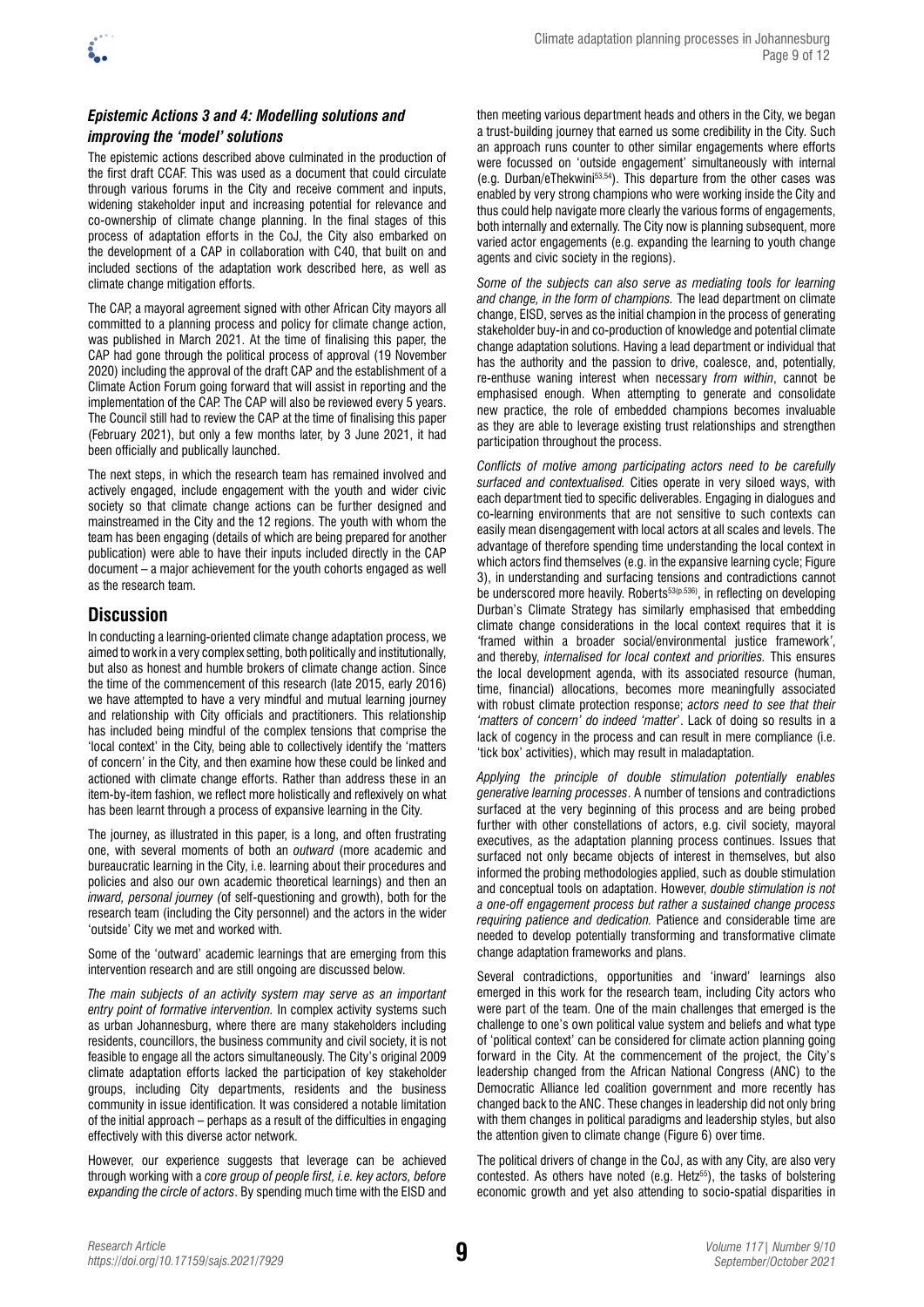the City, are dilemmas for the City in both deciding future development trajectories and how the City responds to climate stresses:

> *In Johannesburg, the operational response space for climate adaptation is likely to be determined by the ways adaptation practices can be synergised with the pressing planning challenges of the urban divide, and how, accordingly, adaptation practices gain political legitimisation in reference to society's expectations about planning outcomes.55(p.1176)*

Another significant contradiction that the research team and the City is facing is that linked to the time horizons for planning and how climate change actions are currently being perceived and considered. Despite the focus on a resilient, sustainable and a livable city as expressed in the City's Growth and Development Strategy 2040, climate change *'...*responsiveness to planning is not a priority criterion'55(p.1176). In this respect, officials repeatedly emphasised the absence of a long-term strategic vision tied to climate change as a significant obstacle for climate change appearing on project radars, with traditional employee performance measures reinforcing this (Figure 6).

One possible reason for the lack of an 'adaptation focus' and a focus that is more structurally orientated and transgressive<sup>33</sup> is that of time scale. Undertaking a more proactive approach, with a longer-term adaptation planning view, is often circumvented by a focus on short-termism, political cycles, and projects that produce highly visible outcomes such as the current focus on service delivery.<sup>55</sup> Similarly, work done by Polk<sup>6</sup> has indicated that tensions, obstacles and perceived delays in generative processes that typify co-designed research and practice, may cause already over-burdened participants to revert to familiar roles and 'ways of doing'. The research team are anticipating that now that the CAP has been launched and implementation has begun, new kinds of challenges are also going to arise and require the continuation of the expansive learning journey towards embedding the new CAP into the everyday practice of the wider CoJ. Patience and trust building are thus required in such a mutually engaged process and learning to ensure commitment to longer-term, slower-to-deliver outcomes.

The way officials are rewarded through their operational 'score cards' thus can also frustrate ongoing processes that are not suitable for the types of reflexive learning process we were collectively trying to share. The KPIs and siloed approaches in the City encourage a more compliance management style (e.g. ticking boxes) rather than a more open, experimental and social learning approach. The ways in which the City is administered, both bureaucratically and financially, present challenges. Finances are allocated, released and aligned according to capital budgets (e.g. through the Johannesburg Strategic Infrastructure Platform). Budget cycles also constrain longer, more generative processes that may be required for effective climate change adaptation 'learning', as cycles tend to be short and highly competitive. Consideration of how budgets are allocated and ways to support those with capacity constraints is '... an important step to specifically addressing environmental risks via infrastructure planning*'* 55(p.1177), as for example, a gap of about '… 500 mill ZAR capital budget for the proposed storm water projects exists'<sup>55(p.1178)</sup>. These challenges are exacerbated by various issues related to the management and day-to-day running of departments and related activities (Figures 5 and 6).

Finally, more personal reflections and challenges that emerged in both the research team and some of the City officials, were coupled to the tension of wanting to profile climate change and yet also wanting to ensure that climate change actions were embedded in the mainstream without detracting from current, urgent developmental planning in the City. One is very mindful that a climate justice dimension is critical in all such climate change work and that *much* more engagement with citizens is needed. Related to climate justice, one constantly questions one's own position in such work – the concerns, for example, about intergenerational climate justice. Is the goal to move towards reducing the impacts of climate change now through the design of a climate change adaptation plan, or should the planning be more generative, that is what may be required *now* so that we can all 'live' with climate change in the future? Perhaps the focus should instead be on immediate 'matters of concern' such as water, food, shelter and energy security in the now, hoping that some spin-offs may emerge in the future for longer-term climate change adaptation? City officials, thus repeatedly, noted existing service delivery challenges, urbanisation and a growing population associated with influxes to the City as current departmental operational responsibilities (Figure 5), and a perception that responding to climate change is, very often, disconnected from day-to-day operations (Figure 6). Taylor et al.56(p.106) also noted similar tensions in their work on three municipalities in the country:

> *… adaptation progress to date has been reliant on coupling the climate change agenda with a dominant, pre-existing local development priority, such as market competitiveness, job creation or water security. However, when the climate change agenda conflicts with a local development priority, for example making land available for property development, it is actively marginalised, suggesting that municipal adaptation to date is limited to building resilience within traditional patterns of economic inequality and political marginalization.*

### **Conclusions**

Cities are arguably becoming the new locus of climate change action as people move to cities for work, shelter, food and overall well-being. Cities such as Johannesburg that have emerged from past planning actions based on apartheid planning modes and are increasingly being characterised by complex informality, have highlighted that the old ways of planning may not always be fit for purpose for a city that is constantly changing. Moreover, the power differentials in cities are also notable, particularly in this case where politics, leadership and development challenges changed several times as the research progressed.

Navigating respectfully, humbly, and honestly in such a complex environment thus requires the consideration and experimentation of different approaches and methods. We chose to make use of the CHAT approach here, where the basic unit of analysis, the city climate change adaptation planning actions, provided the minimal meaningful context for understanding human action. Through the CCAF and CAP, the *objectoriented activity system*, a heterogeneous, co-engaged and multi-voiced process was enabled.29,30 The activity system brought together the focal unit and, more critically, its social relations in a broader system (surfaced through various engagements such as Change Laboratories and smaller group interviews). In this manner, the focal unit is, and was, not seen as separate from its activities in the system, but rather was, and still is, being understood within the context and its' society/ies.<sup>31</sup>

Our engagements with the CoJ, as traced in Figure 4 and Table 1, were thus linked to the CHAT approach and were also strongly anchored on expansive learning processes. The four epistemic learning actions of *Questioning, Analysis, Modelling* and *Examining the new Model* were followed that have now culminated in the CAP now officially launched*.* The engagement of C40 through a legitimate process engaging official partners in the CoJ climate action efforts, has also given added impetus to the work we started as adaptation work in the CoJ some years ago. Several issues that we raised in our research have been taken up in the CAP. Planning action areas (over short- and long-term time scales) identified through co-designed collaborative efforts between departments have been adopted by the CAP process and further developed.<sup>26</sup> The beginnings of a detailed vulnerability assessment, reviewed by the research team and City officials, has also paved the way for more intensive and extensive development of vulnerability assessments that focus on social-economic, socio-cultural and biophysical hazard assessment<sup>26</sup>

Several learnings, both those that are more academic and those that are more personal and reflexive, have also emerged from this work for all involved, including City officials and the academic members of the team.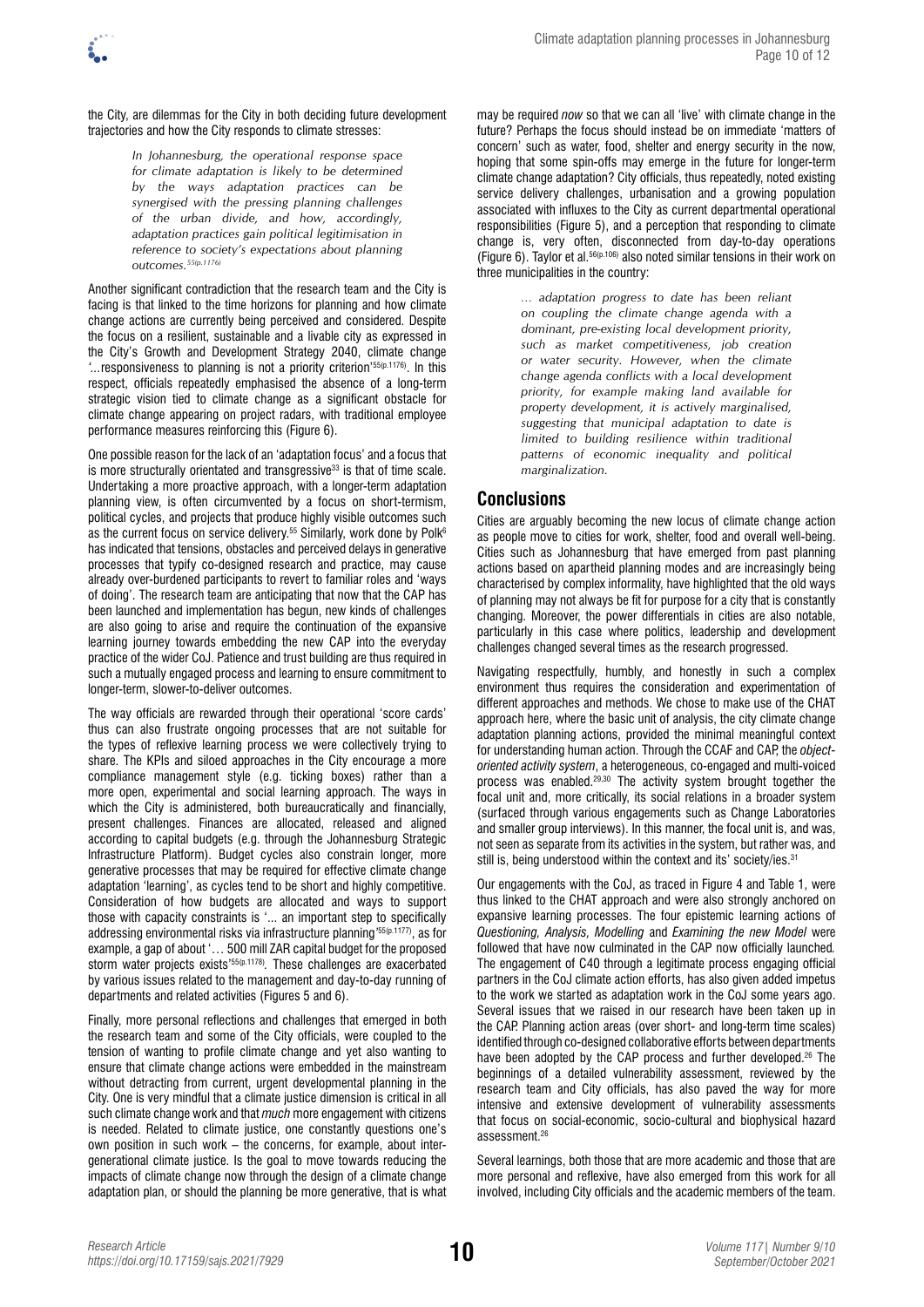The most important has been the need for a respectful, trust-building approach that is intentionally both mindful and respectful of the context in which people find themselves, both as citizens living in the City and as City officials charged with managing the City.

The 'multi-voicedness' that the CHAT approach fosters, has and continues to be especially pertinent for our work with the City – allowing us to explicitly recognise the multiple points of view and interests (both individual and collective), and the diverse histories, rules and conventions operating across the CoJ community. These voices and the eyes through which the 'system' is viewed, all set the landscape for both contradictions *and* opportunities to surface in the interactions between the different actors in the CoJ, 'demanding actions of translation and negotiation'37(pg.136) to facilitate shared understandings.

The implementation of the 'model solution', i.e. the CCAF and its capturing within the CAP, does not mark the end of resolving the contradictions nor probing the structural tensions that may persist when attempting to implement the City's adaption response. Rather, in fact, it marks the beginning of the emergence of *new* challenges and contradictions that arise from integrating the new solution. One of the main limitations of the study is that stakeholders such as residence associations and councillors who are affected by the City's service delivery, and the consequences of climate change impact, did not participate in the research. Their participation would have surfaced tensions and matters of concern from an 'outside' perspective, and thus, enriched both the scope and depth of the research, but also the key issues captured in the CCAF. To some extent, the absence of these voices, in particular the youth, has been remedied through the recent direct inputs into the CAP, but gaps remain. With the CAP, the City now is planning to engage on more varied actor engagements across the CoJ community.

The experiences profiled in this paper have all enabled the development of a fairly progressive CAP. The implementation of any Plan (in this case the CAP specifically) will, however, require ongoing and sustained engagement. The City and the research team remain committed to further expanding our learning so that a just and climate 'friendly' city can be handed down through the next generations.

# **Acknowledgements**

The research team is very grateful for the time and trust gained engaging and working with the City of Johannesburg. The support and leadership actions of Lebo Molefe and her team have been, and will continue to be, extremely important as we continue to engage with the City on climate change matters of concern. We thank the anonymous reviewers for their inputs and comments that substantially improved the paper.

# **Competing interests**

We have no competing interests to declare.

# **Authors' contributions**

C.V.: Project leadership, conceptualisation, methodology, data collection, writing – the initial draft, funding acquisition, project management. M.M.: Conceptualisation, methodology, writing – the initial draft. K.C.: Data collection, writing – the initial draft. M.G.: Conceptualisation, funding acquisition, networking and data collection.

# **References**

- 1. Carter JG, Cavan G, Connelly A, Guy S, Handley J, Kazmierczak A. Climate change and the city: Building capacity for urban adaptation. Prog Plan. 2015;95:1–66. <https://doi.org/10.1016/j.progress.2013.08.001>
- 2. Revi A, Satterthwaite D, Aragón-Durand F, Corfee-Morlot J, Kiunsi RBR, Pelling M, et al. Towards transformative adaptation in cities: The IPCC's Fifth Assessment. Environ Urban. 2014;26(1):11–28. [https://doi.](https://doi.org/10.1177/0956247814523539) [org/10.1177/0956247814523539](https://doi.org/10.1177/0956247814523539)
- Roberts D, O'Donoghue S. Urban environmental challenges and climate change action in Durban, South Africa. Environ Urban. 2013;25(2):299–319. <https://doi.org/10.1177/0956247813500904>
- 4. Klein JT. Prospects for transdisciplinarity. Futures. 2004;36(4):515–526. <https://doi.org/10.1016/j.futures.2003.10.007>
- 5. Klein JT. The transdisciplinary moment (um). Integral Rev. 2013;9(2):189–99.
- 6. Polk M. Transdisciplinary co-production: Designing and testing a transdisciplinary research framework for societal problem solving. Futures. 2015;65:110–122. <https://doi.org/10.1016/j.futures.2014.11.001>
- 7. Engeström Y. Learning by expanding: An activity-theoretical approach to developmental research. Helsinki: Orienta-Konsultit Oy; 1987.
- 8. Sannino A, Engeström Y, Lemos M. Formative Interventions for expansive learning and transformative agency. J Learn Sci. 2016;25(4):599–633. <https://doi.org/10.1080/10508406.2016.1204547>
- 9. Engeström Y, Sannino A. Discursive manifestations of contradictions in organizational change efforts: A methodological framework. J Organ Change Manag. 2011;24(3):368–387.<https://doi.org/10.1108/09534811111132758>
- 10. Galderisi A. Urban resilience: A framework for empowering cities in face of heterogeneous risk factors. AZ ITU J Fac Archit. 2014;11(1):36–58.
- 11. The City of Johannesburg. Draft integrated development plan 2020/21 [document on the Internet]. No date [cited 2021 Feb 23]. Available from: [https://www.joburg.org.za/documents\\_/Pages/Key%20Documents/](https://www.joburg.org.za/documents_/Pages/Key%2520Documents/SDBIP%2520IDP%2520and%2520Budget/IDP%25202020-21/Draft-Integrated-Development-Plan-202021.aspx) [SDBIP%20IDP%20and%20Budget/IDP%202020-21/Draft-Integrated-](https://www.joburg.org.za/documents_/Pages/Key%2520Documents/SDBIP%2520IDP%2520and%2520Budget/IDP%25202020-21/Draft-Integrated-Development-Plan-202021.aspx)[Development-Plan-202021.aspx](https://www.joburg.org.za/documents_/Pages/Key%2520Documents/SDBIP%2520IDP%2520and%2520Budget/IDP%25202020-21/Draft-Integrated-Development-Plan-202021.aspx)
- 12. Bohle HG, Downing TE, Watts MJ. Climate change and social vulnerability: Toward a sociology and geography of food insecurity. Glob Environ Change. 1994;4(1):37–48. [https://doi.org/10.1016/0959-3780\(94\)90020-5](https://doi.org/10.1016/0959-3780%2894%2990020-5)
- 13. Cutter SL, Mitchell JT, Scott MS. Revealing the vulnerability of people and places: A case study of Georgetown County, South Carolina. Ann Assoc Am Geogr. 2000;90(4):713–737.<https://doi.org/10.1111/0004-5608.00219>
- 14. Cutter SL, Boruff BJ, Shirley WL. Social vulnerability to environmental hazards. Soc Sci Q. 2003;84(2):242–261. [https://doi.org/10.1111/1540-](https://doi.org/10.1111/1540-6237.8402002) [6237.8402002](https://doi.org/10.1111/1540-6237.8402002)
- 15. Kaika M. *'Don't call me resilient again!'*: The New Urban Agenda as immunology … or … what happens when communities refuse to be vaccinated with 'smart cities' and indicators. Environ Urban. 2017;29(1):89– 102. <https://doi.org/10.1177/0956247816684763>
- 16. Friend RM, Anwar NH, Dixit A, Hutanuwatr K, Jayaraman T, McGregor JA, et al. Re-imagining inclusive urban futures for transformation. Curr Opin Environ Sustain. 2016;20:67–72. <https://doi.org/10.1016/j.cosust.2016.06.001>
- 17. Mokwena L. Municipal responses to climate change in South Africa: The case of eThekwini, the City of Cape Town, and the City of Johannesburg. Report no. 113 [document on the Internet]. c2009 [cited 2020 Dec 14]. Available from: <https://media.africaportal.org/documents/RR113.pdf>
- 18. Vogel C. Review of the Climate Change Adaptation Plan for the City of Johannesburg: Unpublished report prepared for the City of Johannesburg; 2016.
- 19. Scott D, Davies H, New M, editors. Mainstreaming climate change in urban development: Lessons from Cape Town. Cape Town: UCT Press; 2019.
- 20. Chu E, Anguelovski I, Carmin J. Inclusive approaches to urban climate adaptation planning and implementation in the Global South. Clim Policy. 2016;16(3):372–392.<https://doi.org/10.1080/14693062.2015.1019822>
- 21. Ziervogel G, Parnell S. South African coastal cities: Governance responses to climate change adaptation. In: Cartwright A, Parnell S, Oelofse G, Ward S, editors. Climate change at the city scale: Impacts, mitigation and adaptation in Cape Town. London: Routledge; 2012. p. 223–243. [https://doi.](https://doi.org/10.4324/9780203112656) [org/10.4324/9780203112656](https://doi.org/10.4324/9780203112656)
- 22. Eisenhauer DC. Pathways to climate change adaptation: Making climate change action political: Pathways to climate change adaptation. Geogr Compass. 2016;10(5):207–221. <https://doi.org/10.1111/gec3.12263>
- 23. Davoudi S, Shaw K, Haider LJ, Quinlan AE, Peterson GD, Wilkinson C, et al. Resilience: A bridging concept or a dead end? "Reframing" resilience: Challenges for planning theory and practice interacting traps: Resilience assessment of a pasture management system in Northern Afghanistan urban resilience: What does it mean in planning practice? Resilience as a useful concept for climate change adaptation? The politics of resilience for planning: A cautionary note. Plan Theory Pract. 2012;13(2):299–333.
- 24. Pelling M. Adaptation to climate change: From resilience to transformation. London: Routledge; 2011.